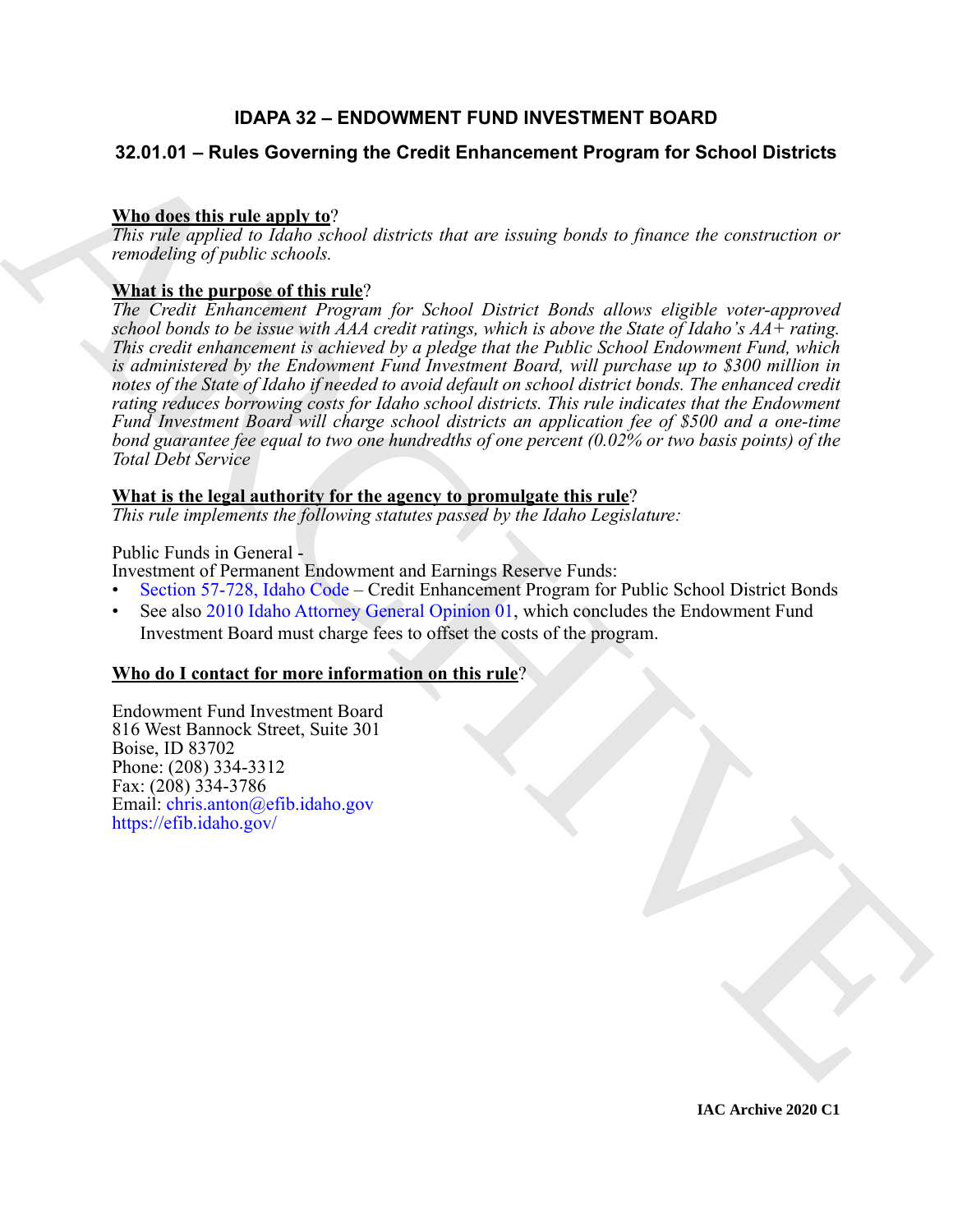# **Table of Contents**

### **IDAPA 32 - ENDOWMENT FUND INVESTMENT BOARD** 32.01.01 - Rules Governing the Credit Enhancement Program<br>for School Districts

| 020. Application. <b>2006.</b> 2006. 2007. 2010. 2010. 2010. 2010. 2010. 2010. 2010. 2010. 2010. 2010. 2010. 2010. 2010. 2010. 2010. 2010. 2010. 2010. 2010. 2010. 2010. 2010. 2010. 2010. 2010. 2010. 2010. 2010. 2010. 2010. 2010 |  |
|-------------------------------------------------------------------------------------------------------------------------------------------------------------------------------------------------------------------------------------|--|
|                                                                                                                                                                                                                                     |  |
|                                                                                                                                                                                                                                     |  |
|                                                                                                                                                                                                                                     |  |
|                                                                                                                                                                                                                                     |  |
|                                                                                                                                                                                                                                     |  |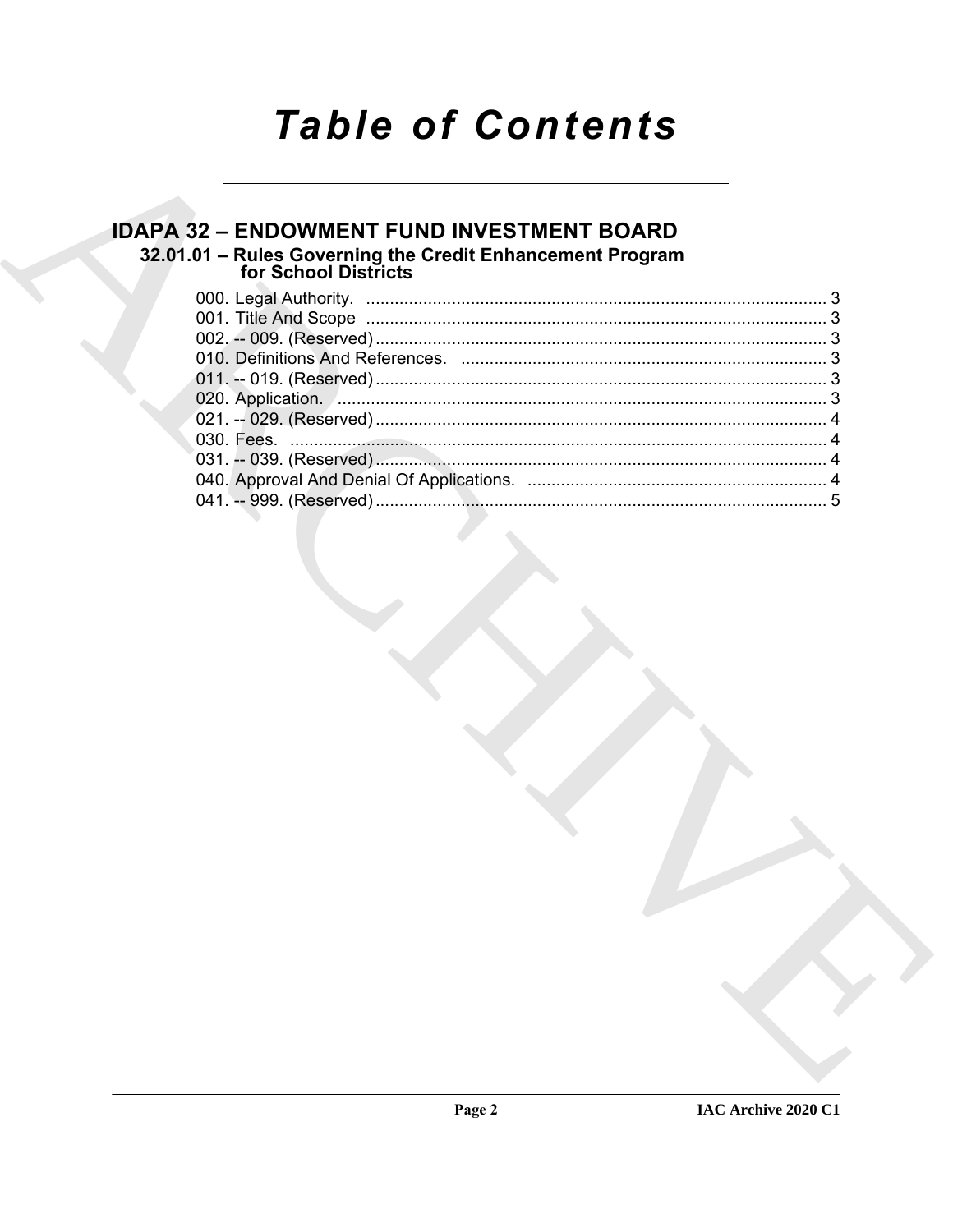#### <span id="page-2-0"></span>**IDAPA 32 – ENDOWMENT FUND INVESTMENT BOARD**

#### **32.01.01 – RULES GOVERNING THE CREDIT ENHANCEMENT PROGRAM FOR SCHOOL DISTRICTS**

#### <span id="page-2-21"></span><span id="page-2-2"></span><span id="page-2-1"></span>**000. LEGAL AUTHORITY.**

Section 57-728(2), Idaho Code, gives the Endowment Fund Investment Board authority to promulgate rules necessary to the discharge of the EFIB's duties for the administration of the Credit Enhancement Program. 2010 Idaho Attorney General Opinion 01 concludes that the EFIB must charge fees to offset the costs of the Credit Enhancement Program to the Endowments. (3-20-20)T

#### <span id="page-2-22"></span><span id="page-2-3"></span>**001. TITLE AND SCOPE**

**01. Title**. These rules are titled IDAPA 32, Title 01, Chapter 01, "Rules Governing the Credit Enhancement Program for School Districts." (3-20-20)T

**02. Scope**. These rules contain the provisions for implementation of the Credit Enhancement Program.  $(3-20-20)T$ 

#### <span id="page-2-4"></span>**002. -- 009. (RESERVED)**

#### <span id="page-2-10"></span><span id="page-2-5"></span>**010. DEFINITIONS AND REFERENCES.**

<span id="page-2-11"></span>**01. Administrative Fees**. Application Fees and Pass-through Fees charged to School Districts for and receiving guarantees under the Credit Enhancement Program. (3-20-20)T applying for and receiving guarantees under the Credit Enhancement Program.

<span id="page-2-12"></span>**02. Application Fee**. The amount determined by the EFIB and set forth in this chapter as the cost of reviewing applications to the Credit Enhancement Program and administering the Credit Enhancement Program.  $(3-20-20)T$ 

**03. Credit Enhancement Program**. The Credit Enhancement Program for School District Bonds established in Section 57-728, Idaho Code. (3-20-20)T

<span id="page-2-16"></span><span id="page-2-15"></span><span id="page-2-14"></span><span id="page-2-13"></span>**04. EFIB**. Endowment Fund Investment Board. (3-20-20)T

**05. Endowments**. The trusts granted to the state of Idaho by the Idaho Admission Bill, 26 Statutory Laws 215, chapter 656 as amended. The Endowments include the Public School Endowment established by Idaho Admission Bill sections 4 and 13. (3-20-20) T

600. LEGAL AUTHORITY.<br>
Scale Second System for Theorem and First discussions Ford and First discussions Form and First discussions in<br>
FRANCHIVEN CONSULTATION (FORM CONTINUES).<br>
THE ARD SCOTT RESULTATION CONTINUES IN THE **06. Guarantee Fee**. The amount determined by the EFIB and set forth in this chapter as the cost of guaranteeing a school bond under the Credit Enhancement Program. The cost of guaranteeing a school bond includes the difference in the investment return to the Public School Endowment projected by the EFIB to arise from the guarantee and additional costs to the Endowments arising from investment of the Public School Endowment in the<br>Credit Enhancement Program. (3-20-20)T Credit Enhancement Program.

<span id="page-2-17"></span>**07.** Guaranty Program. The Idaho School Bond Guaranty Program established in Title 33, Chapter of Code. (3-20-20) 53, Idaho Code.

**08. Pass-Through Fee**. A direct cost to the EFIB for reviewing an application to the Credit Enhancement Program or for issuing a note to pay a debt service payment under the Credit Enhancement Program. Direct costs include the costs billed to the EFIB by legal, accounting, and financial professionals. (3-20-20)T

<span id="page-2-20"></span><span id="page-2-19"></span><span id="page-2-18"></span>**09. School District**. As defined in Section 33-5302, Idaho Code. (3-20-20)T

**10. Total Debt Service**. The total amount to be repaid to bond purchasers over the stated maturity of the School District bond (principal plus interest). (3-20-20)T

#### <span id="page-2-6"></span>**011. -- 019. (RESERVED)**

#### <span id="page-2-7"></span>**020. APPLICATION.**

<span id="page-2-9"></span><span id="page-2-8"></span>**01. Required Materials**. School Districts must submit the following application materials to the EFIB:  $(3-20-20)T$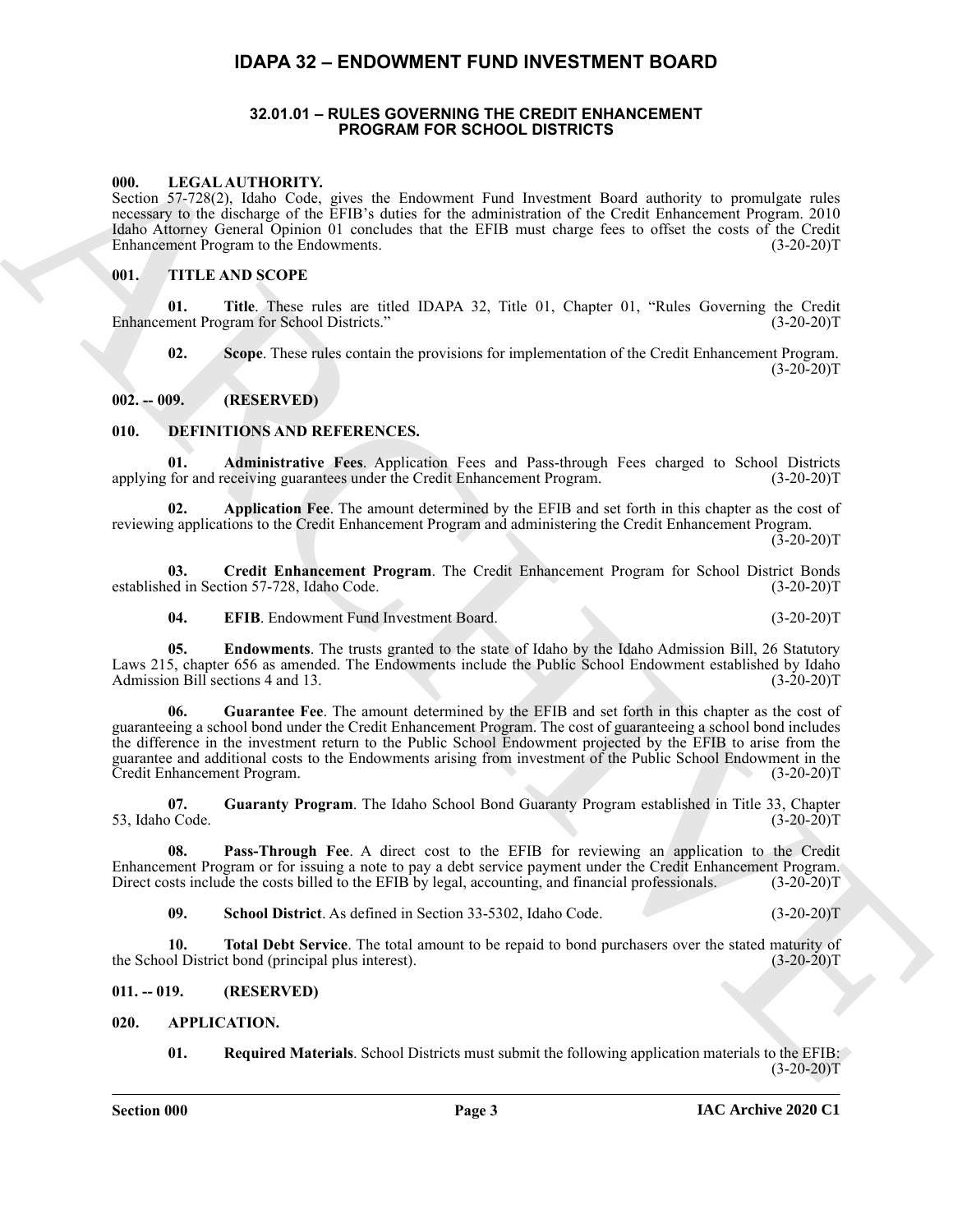**a.** Correspondence from the Idaho State Treasurer certifying that the School District has been approved to participate in the Guaranty Program and setting forth the maximum credit enhancement amount available<br>to the School District within the limitations set forth in Section 57-728(8). Idaho Code. (3-20-20)T to the School District within the limitations set forth in Section 57-728(8), Idaho Code.

**b.** A fully completed application form as prescribed by the EFIB from time to time executed by a horized to bind the School District. (3-20-20) party authorized to bind the School District.

**c.** Copies of the complete audited financial statements of the School District prepared pursuant to Section 33-701, Idaho Code, for the preceding three (3) fiscal years and the adopted budget for the current fiscal year.  $(3-20-20)T$ 

**d.** Upon request of the EFIB, documentation substantiating the information set forth in materials submitted pursuant to Subsection 020.01 of these rules. (3-20-20)T

<span id="page-3-10"></span><span id="page-3-8"></span><span id="page-3-4"></span>**02. Submission Deadlines**. School Districts may submit an application at any time. (3-20-20)T

#### <span id="page-3-0"></span>**021. -- 029. (RESERVED)**

#### <span id="page-3-1"></span>**030. FEES.**

**01. Guarantee Fee**. School Districts must remit to the EFIB a one-time fee equal to two onehundredths of one percent (0.02% or two basis points) of the Total Debt Service. When Paid. School Districts must remit the Guarantee Fee to the EFIB within five (5) days of the sale of bonds guarantied by the Credit Enhancement Program. The EFIB will deposit the Guarantee Fee in the Public School Endowment. (3-20-20)T

#### <span id="page-3-9"></span>**02. Administrative Fees**. (3-20-20)T

**a.** Application Fee. School Districts shall submit to the EFIB an Application Fee of five hundred dollars (\$500). School Districts shall submit the Application Fee to the EFIB with the application materials. The EFIB will use Application Fees to pay costs of reviewing applications and administering the Credit Enhancement Program. At the conclusion of each fiscal year, the EFIB will deposit unexpended Application Fees in the Public School Endowment. (3-20-20)T

Endowment Functions distributed to the Unit of the Unit of the Hamptonia and the School Distributed to the Unit of the Unit of the Unit of the Unit of the Unit of the Unit of the Unit of the Unit of the Unit of the Unit o **b.** Pass-through Fee. The EFIB may incur a Pass-through Fee related to the review of an application in its discretion. The EFIB will not invoice a School District for Pass-through Fees related to the review of an application without the prior written approval of the School District. The EFIB may incur a Pass-through Fee related to the issuance of a note without prior approval of the School District. The EFIB will invoice School Districts for the full amount of any Pass-through Fees related to the issuance of a note. School Districts shall remit each invoiced Pass-through Fee to the EFIB within thirty (30) days of invoice. The EFIB will use a Pass-through Fee to pay the direct costs to the EFIB under the Credit Enhancement Program giving rise to the fee. (3-20-20)T direct costs to the EFIB under the Credit Enhancement Program giving rise to the fee.

#### <span id="page-3-2"></span>**031. -- 039. (RESERVED)**

#### <span id="page-3-5"></span><span id="page-3-3"></span>**040. APPROVAL AND DENIAL OF APPLICATIONS.**

**01. Review Periods**. The EFIB will provide written approval or denial of an application within twenty (20) days of the submission of all required materials. If the Board requests substantiating documentation, the EFIB will provide written approval or denial of the application within twenty (20) days of the submission of the substantiating documentation. (3-20-20)T substantiating documentation.

#### <span id="page-3-7"></span><span id="page-3-6"></span>**02. Delegation of Review and Approval**. (3-20-20)T

**a.** Staff Review. The EFIB may delegate review of applications to EFIB staff.  $(3-20-20)T$ 

**b.** Experts. The EFIB may engage experts to review an application. Experts include legal, accounting, and financial professionals. (3-20-20)T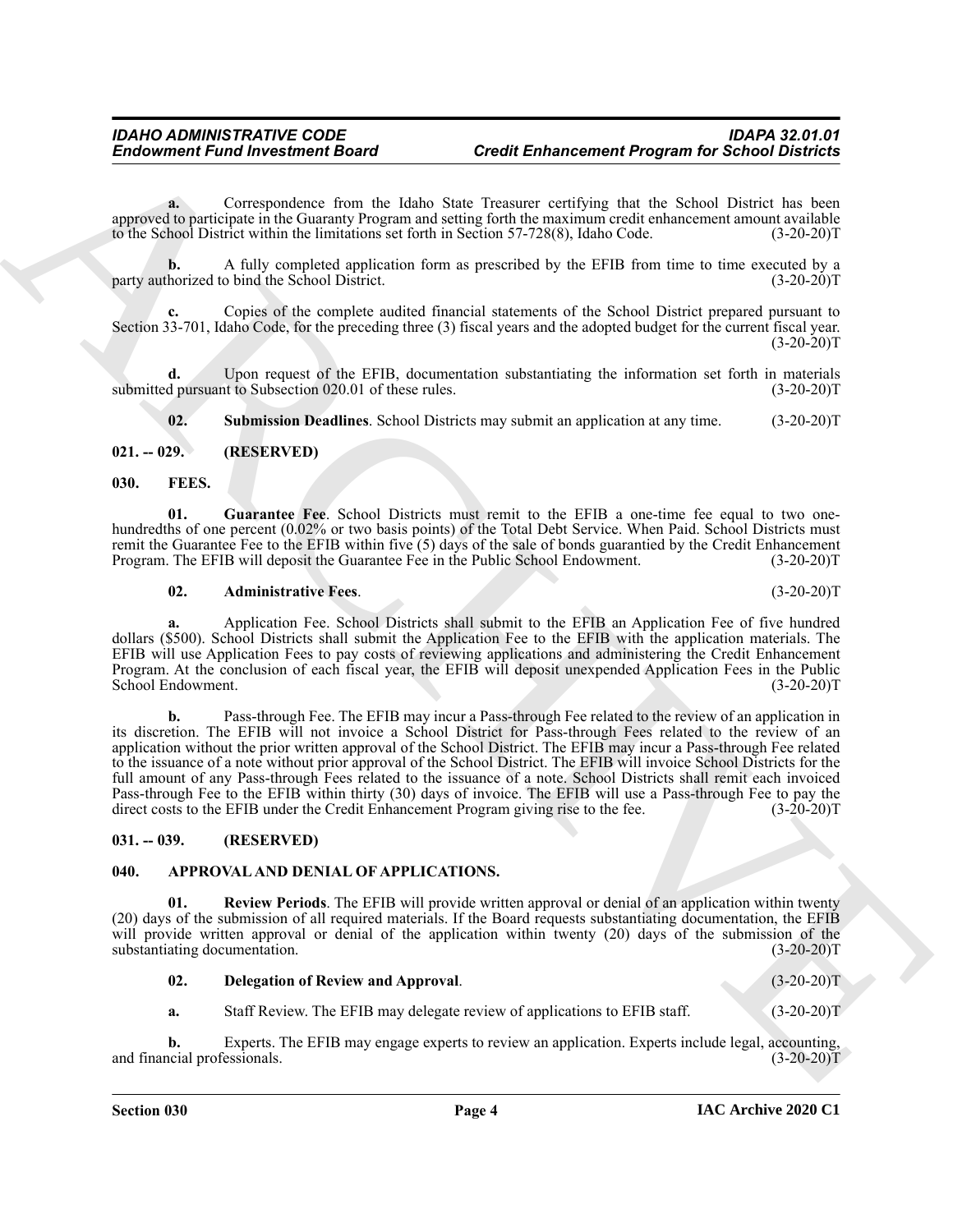<span id="page-4-2"></span>**c.** Staff Approval. The EFIB may delegate approval of applications to the EFIB's manager of investments.  $(3-20-20)T$ 

Endowment Fund investment Roard<br>  $\frac{S=1}{2}$  Append. The EFB may dispute approach of applications to the EFB is reached to the Control of the Control of the Control of the Control of the Control of the Control of the Cont **03. Discretionary Investment**. The EFIB will invest in a School District bond issuance under the Credit Enhancement Program in its sole discretion and within its fiduciary responsibilities as trustees of the financial assets of the Endowments. The EFIB may deny an application for participation in the Credit Enhancement Program if the EFIB determines the investment is not in the best interests of one (1) or more of the Endowments. (3-20-20)T

<span id="page-4-1"></span>**04. Denial of Application for Unpaid Fees**. The EFIB may deny an application for participation in the Credit Enhancement Program if a School District has not paid a fee under a pending application or a prior guarantee issued by the Credit Enhancement Program.

<span id="page-4-0"></span>**041. -- 999. (RESERVED)**